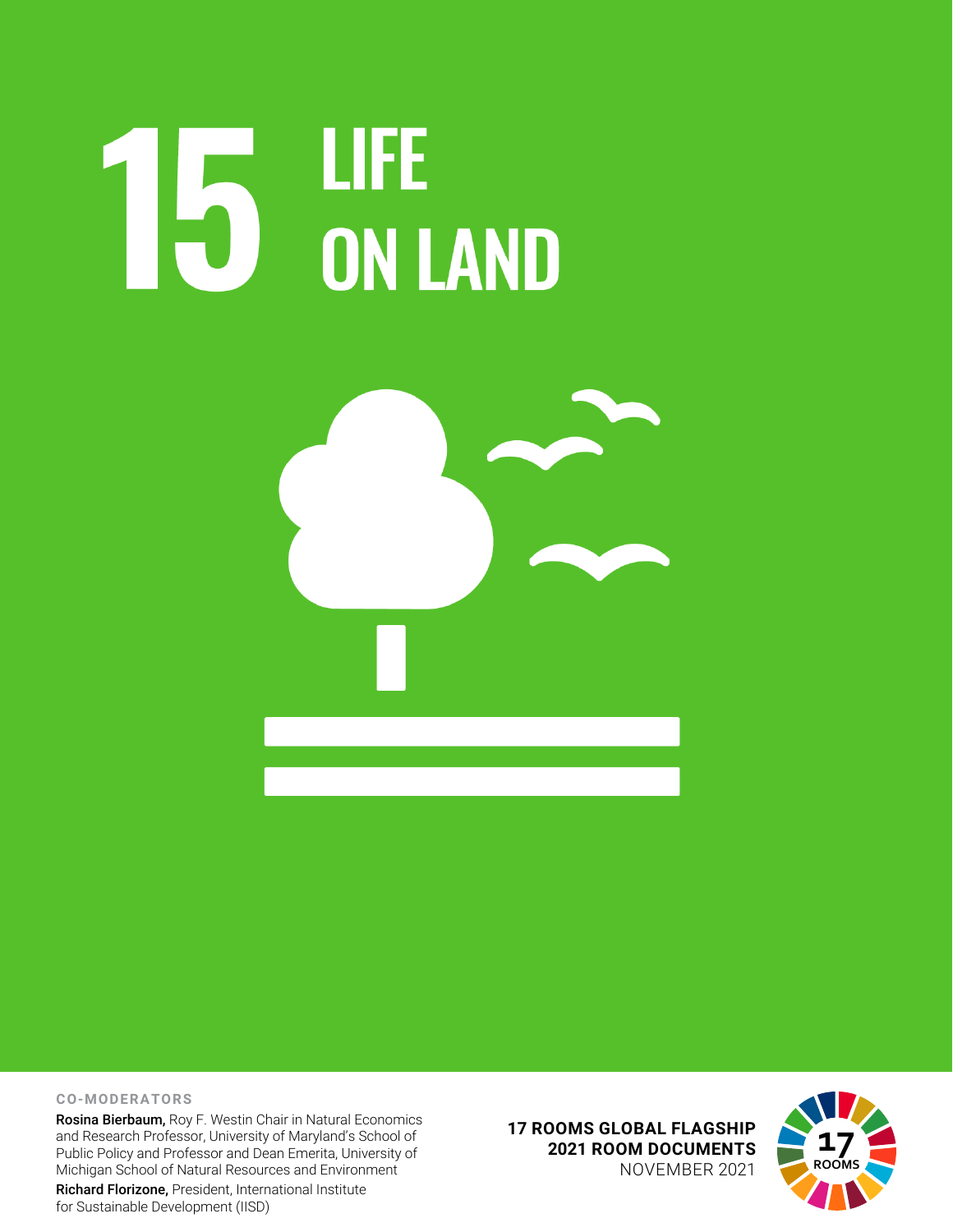This document was produced by Room 15, a working group for Sustainable Development Goal 15 on Life on Land, that convened as part of the annual 17 Rooms global flagship process in 2021. The [17 Rooms initiative](https://www.brookings.edu/project/17-rooms/) is co-hosted by the Center for Sustainable Development at The Brookings Institution and The Rockefeller Foundation. Each Room, one per SDG, was asked to identify actionable priorities that can be advanced by the end of 2022 to improve some component of 2030 outcomes for its respective Goal. Corresponding documents prepared by the other flagship Rooms are available [here,](http://www.brookings.edu/17rooms2021) alongside a synthesis report prepared by the 17 Rooms secretariat.

Room 15 began this year's 17 Rooms global flagship process by considering key policy, finance, and communication barriers and opportunities to scale nature-based solutions (NbS). This exercise spurred a proposal for a "Natural Security Initiative (NSI)"-to invest in nature to protect and benefit people where they live. The NSI proposal has since received strong support from multiple other Rooms, spurring Room 15 and other drafters of the NSI to run with and build out the idea in 2022.<sup>[1](#page-1-0)</sup> This document includes three resources:

- (1) Building the Natural Security Initiative: A proposal on next steps
- (2) Motivation for the Natural Security Initiative
- (3) Barriers and opportunities for scaling investments in nature

### **1. Building the Natural Security Initiative**

### A proposal on next steps

**WHAT:** *The Natural Security Initiative (NSI) aims to catalyze investment in natural ecosystems ("nature") to protect and benefit people in places where they live.* The NSI will pull together various existing efforts and initiatives to increase investment in nature that (i) best prepares and protects people from climate-related disasters, and that (ii) promotes equity, local custodianship, and sustainable use of 'shared' spaces.

### **TWO NEXT STEPS:**

1. *An immediate public campaign to put people and equity at the center of the 2021 climate and biodiversity agendas.* Launched at the U.N. General Assembly (UNGA), this campaign enlists champions from governments, business, multilateral development agencies, NGOs, and philanthropy who are engaged in the public stewardship of the climate (COP26) and biodiversity (COP15) agendas to talk about investment in nature in more holistic terms. The core message is *that investments in nature must position local people at the center of climate change mitigation solutions by promoting security, equity, health, and prosperity, while placing biodiversity, climate, and nature on mutually supporting positive trajectories.* Many of the new "30x30" pledges should be committed to simultaneously and holistically addressing climate mitigation, adaptation, and human wellbeing.

<span id="page-1-0"></span><sup>1</sup> Drafters of the Natural Security Initiative across the 17 Rooms initiative include **Amar Bhattacharya**, Senior Fellow, Center for Sustainable Development, Brookings Institution (Co-Moderator, Room 13 - SDG13, Climate Action), **Rosina Bierbaum**, Roy F. Westin Chair in Natural Economics and Research Professor, University of Maryland & Professor and Dean Emerita, University of Michigan (Co-Moderator, Room 15 - SDG15, Life On Land), **Lisa Dreier**, Managing Director, Advanced Leadership Initiative, Harvard University (Co-Moderator, Room 14 - SDG14, Life Below Water), **Richard Florizone**, President, International Institute for Sustainable Development (IISD) (Co-Moderator, Room 15 - SDG15, Life On Land), **David Obura**, Founding Director, Coastal Oceans Research and Development (CORDIO) East Africa (Co-Moderator, Room 14 - SDG14, Life Below Water), and **John Podesta**, Chair and Counselor - Center for American Progress (Co-Moderator, Room 13 - SDG13, Climate Action)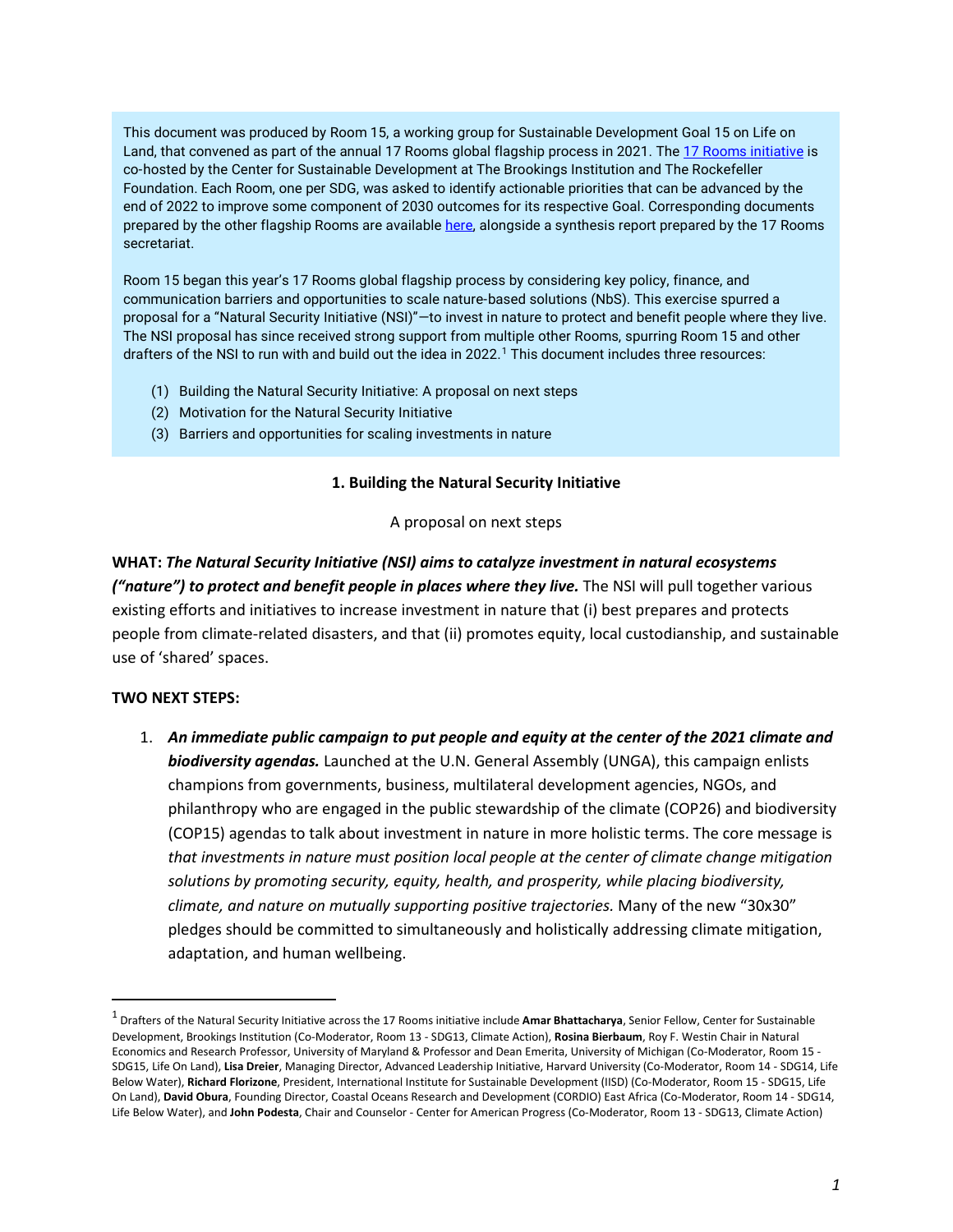2. *Mobilization and research to advance the NSI over the next 9-12 months.* The NSI aims to enjoin and elevate the various existing nature-based solutions<sup>[2](#page-2-0)</sup> initiatives and climate campaigns for a step change in global alignment of investments in nature that consider the profound implications for security, health, equity, self-determination, and prosperity of local populations. The NSI must also *address the recognized policy, finance, and knowledge barriers to scaling investments in nature to deliver benefits to all people.* 

### **PROPOSED WORK PLAN**

Drafters of the NSI have already sought to campaign to put people and equity at the center of the 2021 climate and biodiversity agendas through their respective channels and networks (Step 1). Mobilization and research to advance the NSI (Step 2) will require in-depth understanding of the issues and engaged organizations, tackling the recognized barriers to scaling up investments in nature, linking national and local initiatives, and convening partners. This work will involve three components:

# **I. State-of-play Analysis and Synthesis**

- Inventory key organizations, investors, and initiatives working at the nexus of climate, biodiversity, and human security.
- Synthesize main findings from recent landmark reports identified in the inventory, including estimates of geographic priorities and financial need.
- Summarize opportunities for increasing investments in nature-based solutions that provide cobenefits for a full spectrum of climate, biodiversity, human health, and well-being outcomes embodied by the Sustainable Development Goals (SDGs).

# **II. Address three known barriers to scaling NbS**

*Policy and Governance*

- Summarize and assess major, whole-of-government approaches to nature protection, valuation of natural capital, disaster risk reduction, climate action, and social equity and inclusion. Identify leading examples and lessons learned.
- Identify strategies to promote the utility of nature-based solutions for achieving the objectives of the UNFCCC, CBD, UNCCD, and the SDGs, and to pinpoint opportunities for greater synergetic cooperation and alignment across these initiatives.
- Analyze examples of nature-based solutions that have addressed the aligned interests and rights of Indigenous people $3$  and local communities.

### *Finance and Accounting*

● Identify lessons learned from existing major public, private, and integrated nature finance mechanisms and accounting and disclosure initiatives, as well as opportunities for growth.

<span id="page-2-0"></span><sup>&</sup>lt;sup>2</sup> Nature-based Solutions (NbS) are defined b[y IUCN](https://www.iucn.org/commissions/commission-ecosystem-management/our-work/nature-based-solutions) as "actions to protect, sustainably manage, and restore natural or modified ecosystems, that address societal challenges effectively and adaptively, simultaneously providing human well-being and biodiversity benefits".

<span id="page-2-1"></span><sup>&</sup>lt;sup>3</sup> Townsend et al. (2020). Indigenous peoples are critical to the success of nature-based solutions to climate change. Facets[. https://doi.org/10.1139/facets-2019-0058](https://doi.org/10.1139/facets-2019-0058)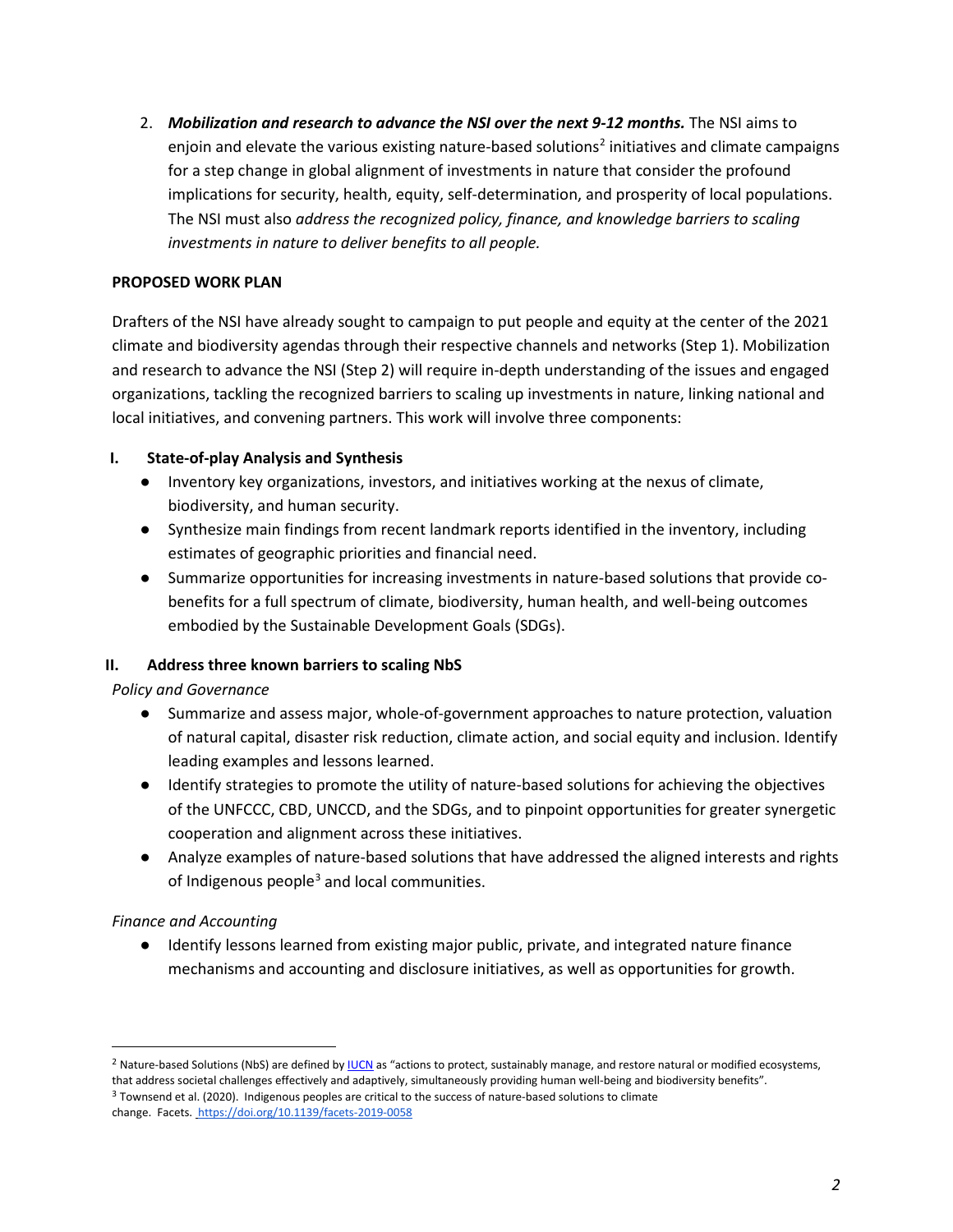- Assess alignment of international climate finance commitments (for both climate mitigation and adaptation) with biodiversity and social goals as well as nationally determined contributions (NDCs) and identify opportunities for improvement.
- Investigate potential for sustainable investment in nature-positive agriculture and forestry at the national and local levels.

# *Knowledge and Communications*

- Develop case studies of NbS and highlight the impacts of NbS on local populations' security, equity, health, and prosperity while building on existing best practice guidelines. Highlight urban and rural examples, Indigenous participation, and private sector investment.
- Promote outcomes from research in policy and finance streams, including stories that explore the interrelationships and dependencies of people and nature.
- Identify key convenings and venues over the next 6-9 months where the key messages of the NSI could be reinforced and amplified.

# **III. Convening**

# *Project*

- Establish Steering Committee of the 6+ project proponents, and support monthly meetings to oversee progress.
- Assemble and lead working groups to complete the state-of-play assessment and research.
- Write and publish a report with key findings and implications of the state-of-play assessment and of the research on the three barriers (policy and governance, finance and accounting, and knowledge and communications).

# *NSI Coalition Building*

- Reach out to key organizations and individuals (local, national, and multilateral) identified in the analysis, particularly investment, philanthropic, business, and multilateral leaders.
- Expand coalition ahead of 2022 17 Rooms meeting.

# **Project Duration**

- 9-12 months
- Synthesis report to be published in spring 2022, to support next year's 17 Rooms discussion.

### **Budget - TBD**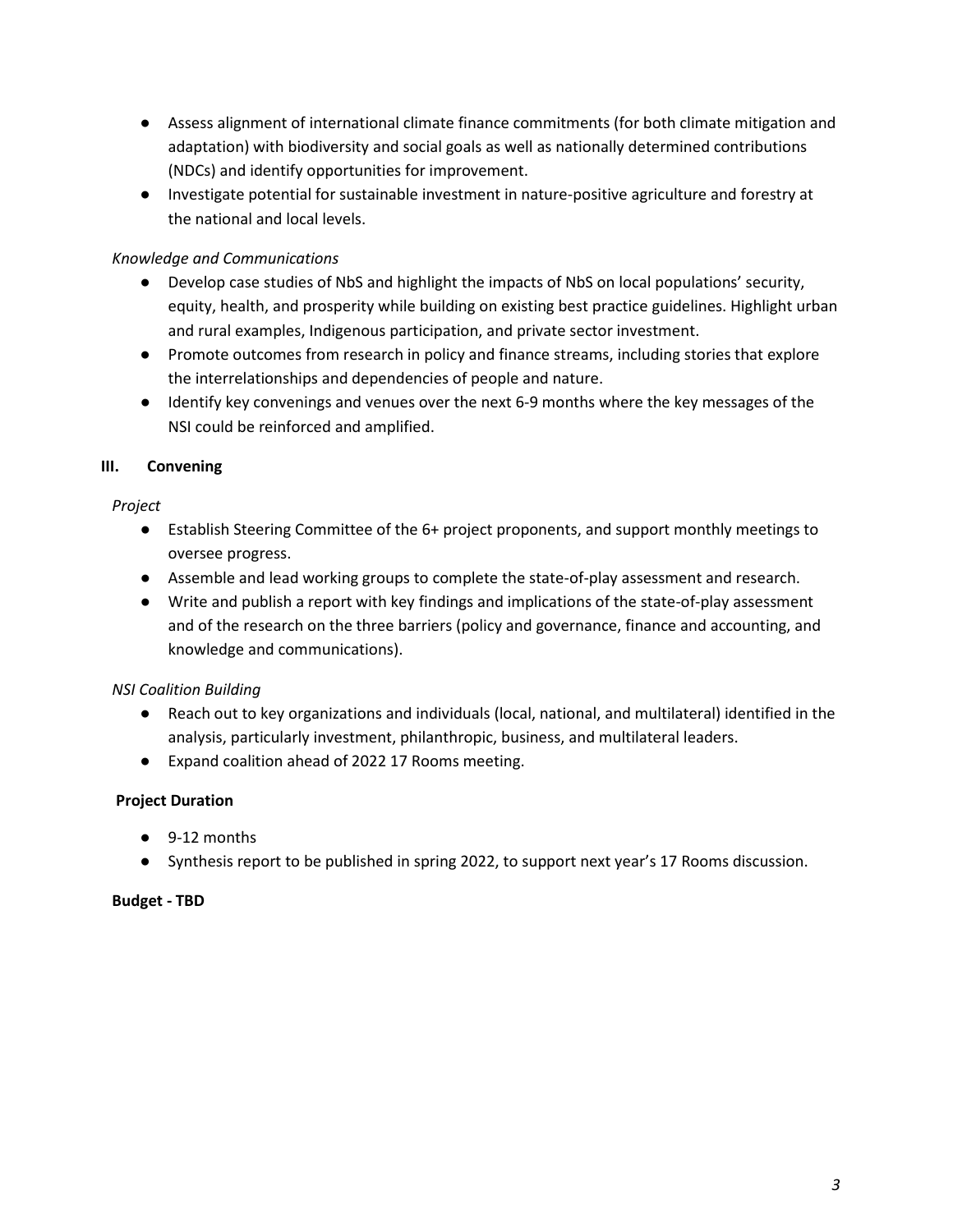### **2. Motivation for the Natural Security Initiative**

Floods in China and Europe and heat waves, hurricanes, and wildfires in North America this summer have made it difficult even for richer nations to ignore the risks of climate change to peoples' lives and livelihoods. The IPCC's 2021 report shows that more rapid and severe climate change will inflict greater harm on people, particularly women, indigenous peoples, and local communities (IPLCs)—those who are often least responsible for but most impacted by climate change and biodiversity loss.

### *There is broad recognition that investment in nature can address several climate and societal*

*challenges. [4](#page-4-0)* Nature can be our ally in both climate change mitigation and adaptation efforts, from restoring wetlands to protecting against storms and floods to conserving forests, restoring soils, and producing food. Sustainably managed natural ecosystems—"shared spaces"—such as agricultural, fishing, and pastoralist systems—provide myriad benefits to all people.

*Done right, investment in nature can position people and place together at the center of climate solutions, promoting security, equity, and human health while at the same time putting climate and nature on mutually supporting positive trajectories.* Putting people and equity at the center of global climate and biodiversity agendas aligns and integrates these policy agendas with the more holistic sustainable development agenda embodied in the Sustainable Development Goals (SDGs) and the shared commitment to Leave No One Behind.

### **THE CHALLENGE:** *Global scale investment in nature is hindered by significant interrelated policy,*

*finance, and knowledge barriers*. Absent mature finance and policy instruments to enable stand alone investment in nature at a global scale, the value of investing in nature is understood primarily in terms of nature's contribution to climate change solutions, through (i) restoration and protection of largely 'intact' ecosystems for carbon storage and sequestration (aligning with the 30% protection target of the CBD's Global Biodiversity Framework), and (ii) nature-based solutions for climate change mitigation, adaptation, and resilience.

We support ambitious targets for biodiversity conservation that will generate nature-based solutions to tackle climate change. However, we suggest that investment in nature needs a new paradigm, in which nature is understood and valued more holistically, starting with the benefits that investment in nature can deliver to people in the places where they live - the "ecosystem services" that are evaluated by a growing number of Environmental Economics professionals. This means talking about investment in nature as a means to (i) best prepare and protect people from climate-related and other disasters, and (ii) promote equity, local custodianship, and sustainable use of 'shared' spaces to support direct and indirect benefits across the full swath of economic and social SDGs.

<span id="page-4-0"></span><sup>4</sup> Conference of the Parties to the Convention on Biological Diversity (2018). Report on its Fourteenth Meeting, Sharm El-Sheik. <https://www.cbd.int/doc/c/1081/32db/e26e7d13794f5f011cc621ef/cop-14-14-en.pdf>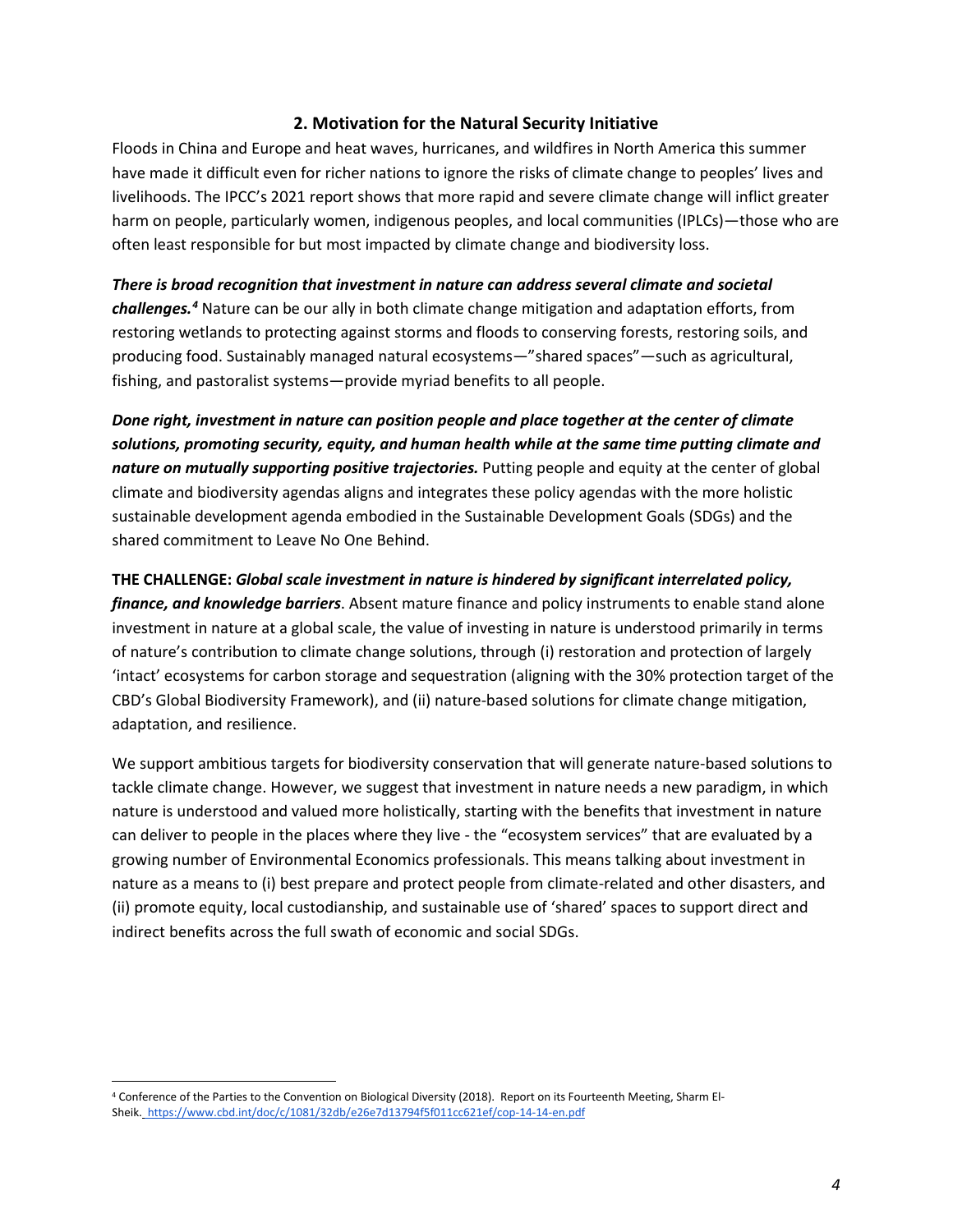# **3. Barriers and opportunities for scaling investments in nature**

Room 15 members divided into subgroups to analyze three recognized barriers to NbS and identify opportunities for breakthrough:

- 1. **Policy** 
	- **Challenge:** Achieving policy coherence between climate (UNFCCC) and biodiversity (CBD) treaties can unlock the potential of nature to address climate change mitigation and adaptation, biodiversity conservation, as well as human security issues such as public health, food security, equity, and inclusion, and protection from extreme weather events.
	- **Approach:** Bounding policy discussions to the subset of NbS that meet the criteria specified in the IUCN Standard<sup>[5](#page-5-0)</sup> while simultaneously addressing the greatest global risks to human advancement and global survival identified by the 2021 World Economic Forum Global Risks report<sup>[6](#page-5-1)</sup>: (i) the need for biodiversity conservation<sup>[7](#page-5-2)</sup>, (ii) reducing the risk of infectious diseases, (iii) addressing climate change adaptation/mitigation, (iv) human environmental damage, and (v) extreme weather events
	- **Hard policy opportunities** (agreements and treaties that result in changes to the governmental laws, rules, and regulations):
		- i. COP26 UNFCCC should encourage Parties to incorporate NbS into Nationally Determined Contributions (NDCs) to allow accounting for the storage and sequestration of carbon through both the conservation of intact ecosystems, and through ecological restoration, as well as contributions to adaptation.
			- 1. NbS have the [potential](https://www.genevaenvironmentnetwork.org/resources/updates/nature-based-solutions/) to provide around 30%<sup>[8](#page-5-3)</sup> of cost-effective climate mitigation through to 2030; and 20% by 2050.
			- 2. A [majority](https://onlinelibrary.wiley.com/doi/10.1111/gcb.15513) (66%<sup>[9](#page-5-4)</sup>) of the world's nations have already committed to implementing NbS in some form to address the causes and consequences of climate change in their NDCs..
			- 3. The 2023 Global Stocktake of action under the Paris Agreement should explicitly quantify progress towards the incorporation of natural solutions into NDCs.
			- 4. The various co-benefits of investing in nature can be highlighted by directing more attention to the need for conservation and sustainable use of "shared" land and seascapes that support direct and indirect benefits across the full swath of economic and social SDGs. For instance, the ['Shared Earth, shared ocean'](https://www.science.org/doi/abs/10.1126/science.abh2234?utm_campaign=toc_sci-mag_2021-08-12&et_cid=3880749&et_rid=17045725) framework proposes to spread effort and benefits of additional biodiversity conservation across in-tact,

<span id="page-5-0"></span><sup>5</sup> IUCN (2020). Global Nature based Solutions Standard. <https://portals.iucn.org/library/node/49071>

<span id="page-5-1"></span><sup>6</sup> World Economic Forum Global Risk Report[: https://www.weforum.org/reports/the-global-risks-report-2021](https://www.weforum.org/reports/the-global-risks-report-2021)

<span id="page-5-2"></span><sup>7</sup> See also IPBES-IPCC (2021). Co-sponsored workshop report on biodiversity and climate

change[. https://www.ipbes.net/sites/default/files/2021-06/20210609\\_workshop\\_report\\_embargo\\_3pm\\_CEST\\_10\\_june\\_0.pdf](https://www.ipbes.net/sites/default/files/2021-06/20210609_workshop_report_embargo_3pm_CEST_10_june_0.pdf) <sup>8</sup> Griscom et al. (2017). Natural climate solutions. PNAS[. https://doi.org/10.1073/pnas.1710465114;](https://doi.org/10.1073/pnas.1710465114) Seddon et al. (2021). Getting the

<span id="page-5-4"></span><span id="page-5-3"></span>message right on nature-based solutions to climate change. Global Change Biology.<https://doi.org/10.1111/gcb.15513> <sup>9</sup> Seddon et al. (2021). Getting the message right on nature-based solutions to climate change. Global Change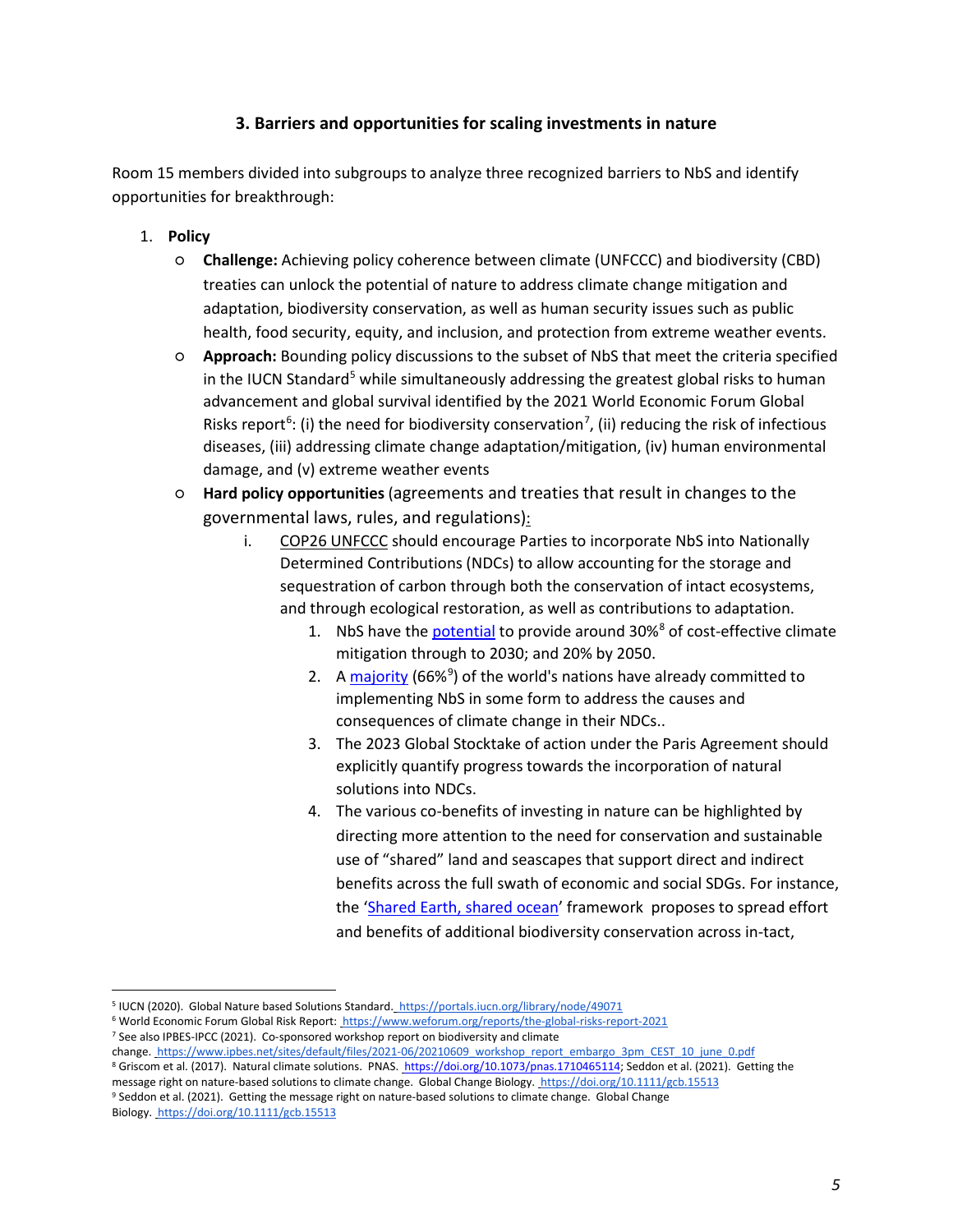shared, and anthrome spaces to reach the global biodiversity framework target of 30% protected.

- 5. Promote Natural Capital accounting<sup>[10](#page-6-0)</sup> to value natural assets in terms of the services they provide, including and beyond carbon sequestration and storage. Inclusion of natural assets in financial statements can inform ESG performance reporting. Governments can also play a role by compiling environmental-economic accounts using the U.N.'s SEEA (System of Economic and Environmental Accounting) methodology.
- ii. COP15 CBD should include ecosystem integrity as one of the headline goals for the new Global Biodiversity Framework. Th[e First Draft of the Framework](https://www.cbd.int/article/draft-1-global-biodiversity-framework) promotes as its first goal an increase of at least 15% in the area, connectivity, and integrity of natural ecosystems.
- iii. COP15 UNCCD's The Land Degradation Neutrality (LDN) initiative should increase focus on maintaining ecological integrity and restoring degraded ecosystems.
- **"Soft" policy opportunities** (recommendations and suggestions to change the policy framework, but not accompanied by formal changes in laws, rules, and regulations): key initiatives (Leaders' Pledge for Nature commits global leaders; G-7 2030 Nature Compact[11\)](#page-6-1); meetings (G-20 2021 Rome Summit; U.N. Ocean Conference; IUCN World Conservation Congress), and decades of action (U.N. Decade on Ecosystem Restoration 2021-2030, UN Decade of the Ocean) present opportunities to advocate for NbS for climate mitigation and adaptation *and* human security (food systems, public health, equity, and inclusion; e.g., through the emerging "One Health"<sup>[12](#page-6-2)</sup> paradigm). A global commitment to achieving the SDGs also represents a soft policy opportunity for scaling NbS, as the SDGs provide an inclusive framework for promoting co-benefits and managing tradeoffs of investment in NbS with other goals of sustainable development. $13$
- 2. **Finance** 
	- **Challenges:** the key problem to financing NbS at scale is the lack of proven ways to make profits from NbS, since nature is not valued in traditional accounting terms. Public and multilateral finance must play a role by derisking upfront investments and reducing the cost of capital for NbS, and coordinating efforts to avoid a zero-sum game between financing climate and nature agendas while allowing sufficient investments to unlock costeffective NbS. There is an urgent need for **governments to change regulatory and incentive frameworks** to create opportunities for the private sector to create value by investing in NbS. More broadly, there is an urgent need to address gaps in capacity and knowledge to rapidly develop and implement NbS projects. Implementing NbS at scale will

<span id="page-6-0"></span><sup>&</sup>lt;sup>10</sup> HM Treasury (2021). The Economics of biodiversity: the Dasgupta review[. https://www.gov.uk/government/publications/final-report-the](https://www.gov.uk/government/publications/final-report-the-economics-of-biodiversity-the-dasgupta-review)[economics-of-biodiversity-the-dasgupta-review](https://www.gov.uk/government/publications/final-report-the-economics-of-biodiversity-the-dasgupta-review)

<span id="page-6-2"></span><span id="page-6-1"></span><sup>11</sup> <https://www.gov.uk/government/news/government-sets-out-commitments-to-biodiversity-and-sustainability-in-g7-nature-compact>  $12$  Gruetzmacher et al. (2020). The Berlin principles on One Health – Bridging global health and conservation[. https://doi.org/10.1016/j.scitotenv.2020.142919](https://doi.org/10.1016/j.scitotenv.2020.142919)

<span id="page-6-3"></span><sup>13</sup> Smith et al. 2019 https://www.annualreviews.org/doi/abs/10.1146/annurev-environ-101718-033129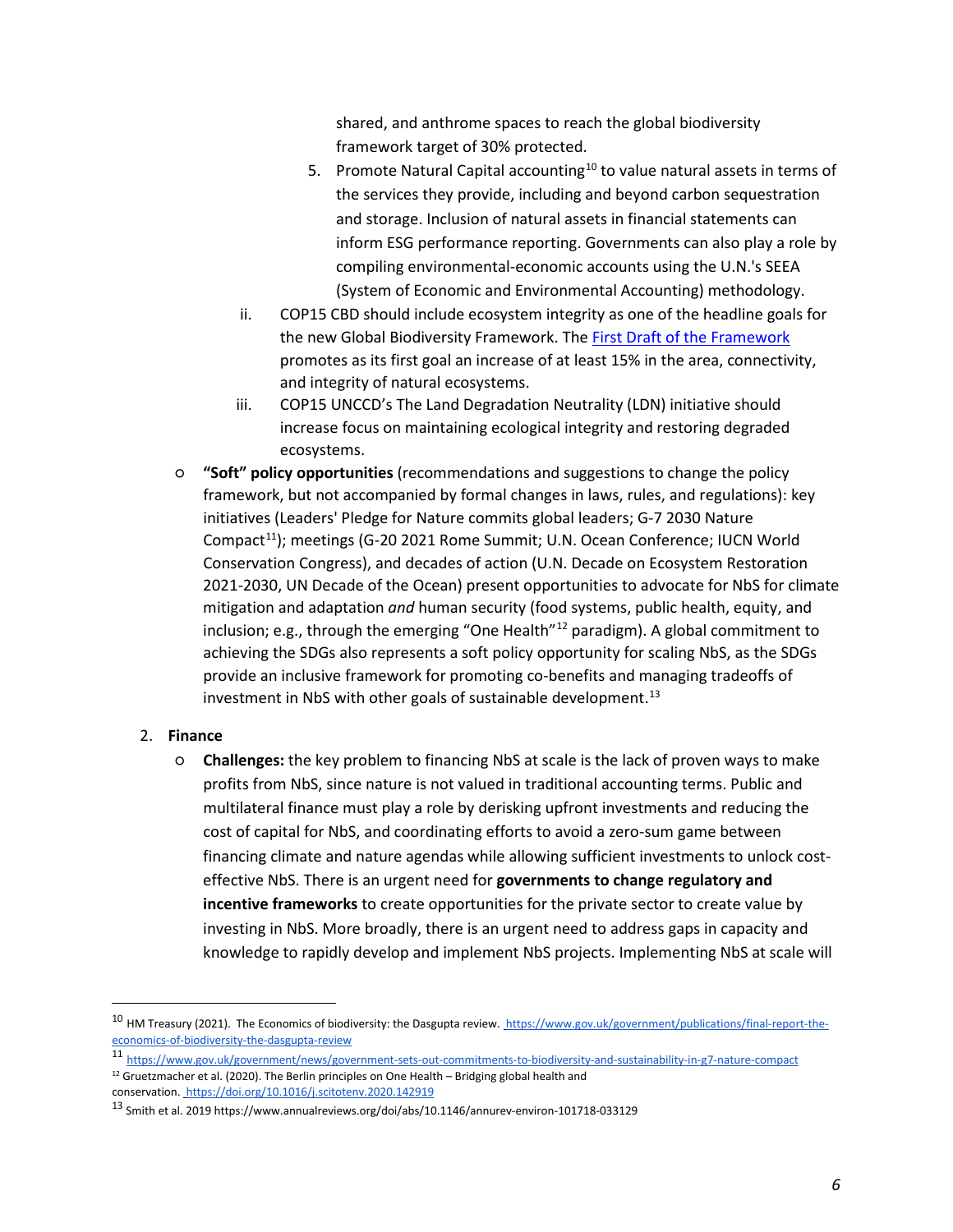ultimately require moving beyond investment in individual projects to investing in NbS infrastructure as a routine and integral part of infrastructure planning and management.

- **Approach:** Supporting innovative, blended finance solutions that drive capital flows to investment in nature that benefits people where they live. This would include financial instruments that allow investors (public and private) to invest in nature as part of and/or alongside traditional mitigation/adaptation projects to drive more funding to NbS/NBI. E.g., A green fund composed of 90% return-making mitigation projects + commitment to 10% of investments to less profitable nature initiatives. Along with larger amounts of public and private capital, scaling to the investment needed requires greater institutional capacity to define, value, and bundle projects globally.
	- i. **Financial Instruments:** Many of these instruments need income flows to either service the debt or pay equity investments. But even the "riskiest" form of instrument (e.g., equity) could be invested in a green fund committed to 10% of its investments going to less profitable NbS/NBI. *Packaging return-making mitigation projects with NbS/NBI (adaptation + resilience) to drive flows is recommended.*

| <b>Below-Market Rate Capital</b><br>Conservation projects with no or<br>limited anticipated cashflow<br><i>(typically public allocators)</i> |                                                                                                                                                                                                                                                                   | <b>Market-Rate / Commercial Capital</b><br>Conservation projects where ecosystem services are monetized or have co-benefits through revenue-<br>generating business activities<br>(may be public or private allocators) |                                                                                                                                           |                                                                                                                                                        |                                                                                                                       |                                                                                                                                          |                                                                                           |
|----------------------------------------------------------------------------------------------------------------------------------------------|-------------------------------------------------------------------------------------------------------------------------------------------------------------------------------------------------------------------------------------------------------------------|-------------------------------------------------------------------------------------------------------------------------------------------------------------------------------------------------------------------------|-------------------------------------------------------------------------------------------------------------------------------------------|--------------------------------------------------------------------------------------------------------------------------------------------------------|-----------------------------------------------------------------------------------------------------------------------|------------------------------------------------------------------------------------------------------------------------------------------|-------------------------------------------------------------------------------------------|
| <b>Grants</b>                                                                                                                                | <b>Blended / Development</b><br>Finance*                                                                                                                                                                                                                          |                                                                                                                                                                                                                         | <b>Fixed Income</b>                                                                                                                       | <b>Public Equities</b>                                                                                                                                 | <b>Private Equity</b><br>or Debt                                                                                      | <b>Real Assets /</b><br><b>Infrastructure</b>                                                                                            | <b>Commodities</b>                                                                        |
| Land conservation<br>grants<br>Land conservation<br>easement                                                                                 | Debt-for-nature swap (for debt<br>relief)<br>Conservation public-private<br>partnership (PPPs)<br>Pay for Performance<br><b>Conservation Impact Bond</b><br>(funded by donations tied to<br>outcomes)<br>Parametric insurance policies<br>(e.g., for coral reefs) |                                                                                                                                                                                                                         | Green bonds or<br>loans with<br>biodiversity-related<br>KPIs (from<br>sovereign,<br>supranational,<br>corporate, or<br>municipal issuers) | Conservation or<br>Biodiversity<br>thematic ETF /<br><b>Mutual Funds</b><br>(i.e., public<br>companies with<br>conservation-<br>focused<br>activities) | PE funds or<br>project finance<br>focused on<br>regenerative<br>agriculture, water<br>purification,<br>biofuels, etc. | Sustainable<br>forestry,<br>sustainable<br>fisheries<br>Payments for<br>Ecosystem<br>Services (PES)<br>for green urban<br>infrastructure | Carbon credits &<br>biodiversity<br>offsets**<br>Forest and land<br>use carbon<br>finance |

### **Table 1.** Investing in nature-based solutions

*\*Blended/Development Finance includes first loss catalytic capital or concessionary debt or equity from MDBs/DFIs/agencies, etc. \*\*Offsets make up the largest portion of annual flows of private finance for biodiversity/NbS based on OECD data Source: Morgan Stanley*

- ii. **Investors/Investing communities include:** Development agency funding (GCF, GEF, IAB, World Bank, etc.; can be expanded to include bilateral donors); Development banks (domestic and regional); Philanthropies/foundations; Private. Development banks (domestic and regional) are important players in driving flows. Banks such as the Development Bank of South Africa, BNDES in Brazil, NAFIN in Mexico, and CDB in China hold significant assets and could be leveraged as these countries transition
- **Opportunities:**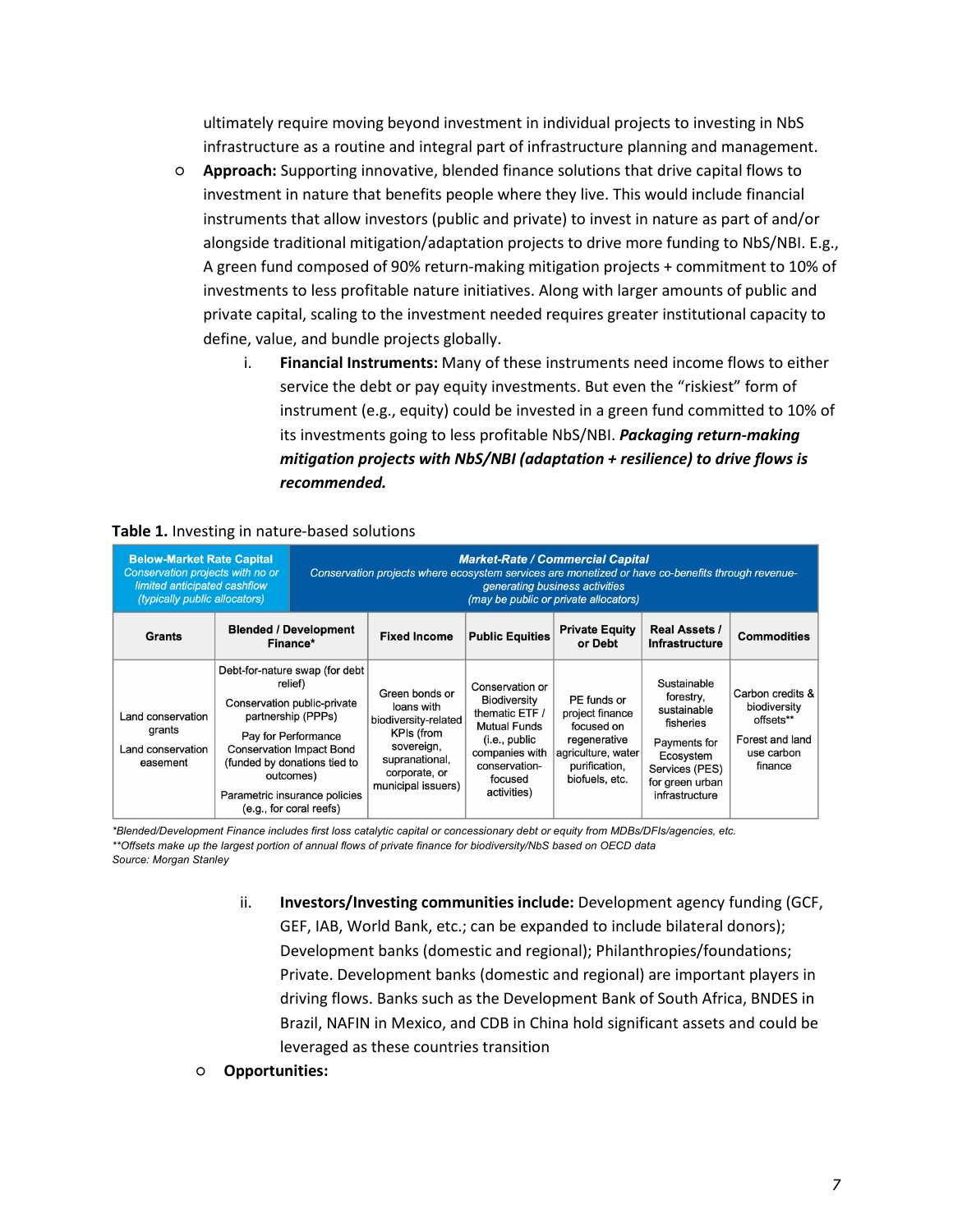- i. *Establish an NbS project preparation facility for better project development.* Given capacity and knowledge gaps, developing a pipeline of NbS investments will require PPFs that are well-funded and willing to spend larger sums over longer periods of time to enhance the possibility of NbS project success.
- ii. Development of standards for NbS accounting. Standards are needed at the business or public entity level to facilitate inclusion of natural assets in financial statements (see Policy section). Accounting Standards (IRFS and others) and guidance are needed to enable development of natural capital metrics that are usable by private sector financial institutions and businesses.
- iii. *Improve NbS project structuring by bundling with revenue-generating projects.* [Research](https://serval.unil.ch/resource/serval:BIB_93FD38C8836B.P001/REF) on NbS recognizes that these investments are usually made by public funders and can provide both mitigation and adaptation benefits. NbS projects often deliver both measurable mitigation and adaptation outcomes. As such, bundling NbS projects with other mitigation and/or adaptation projects offers investors (public and private) a means to augment financial and social returns and diversify risk.
- iv. *Promote a set of understandings and norms* for governments, project sponsors, intermediaries, and investors (from TNC'[s Investing in Nature](https://www.nature.org/content/dam/tnc/nature/en/documents/TNC-INVESTING-IN-NATURE_Report_01.pdf) report)
- v. *Promote flexible framing and segmentation of NbS to attract financial capital investment* -- (supra)infrastructure, projects, and management services; NbS as (1) Protection of intact landscapes, (2) Restoration rewilding, and (3) Management of working landscapes.

### 3. **Communication and Knowledge**

- **Challenges**: For NbS to be effective, it must be combined with dramatic cuts in greenhouse gas emissions, the value of natural capital to prosperity and equity must be better understood and valued; total funding must be dramatically increased, and "greenwashing" must be avoided. At the level of local actors, there is a communication challenge for IPLCs who have experienced historically negative impacts of nature-based solutions as narrowly framed climate-mitigation or profit-driven monoculture projects.
- **Approach:** Communicate the role of NbS in improving urban and rural livelihoods, and the ancillary health benefits such as improved drinking water quality and reduced downstream flood risks from restoration of native forests. Fire, drought, and flood have heightened attention to the human impacts of climate change in 2021; 2020 WM[O report](https://library.wmo.int/index.php?lvl=notice_display&id=21880#.YW8LQxDMK3J) indicating 29 million people displaced annually. COVID-19 has increased awareness of the OneHealth [concept;](https://www.cdc.gov/onehealth/basics/index.html#:%7E:text=One%20Health%20is%20a%20collaborative,plants%2C%20and%20their%20shared%20environment.) pathogens transmitted to humans in part because of ecosystem degradation.
- **Opportunities:**
	- i. *Link NbS to the identity of people and place, and to equity.* In addition to providing opportunities for economic empowerment, investment in nature can preserve cultures and elevate the role of women and indigenous peoples and local communities (IPLCs) as leaders of place-based solutions to advance resilience. Rural communities manage much of the global carbon in landscapes and should be compensated for enhancements. From adaptation work, we know that women and girls are impacted hardest by climate change.